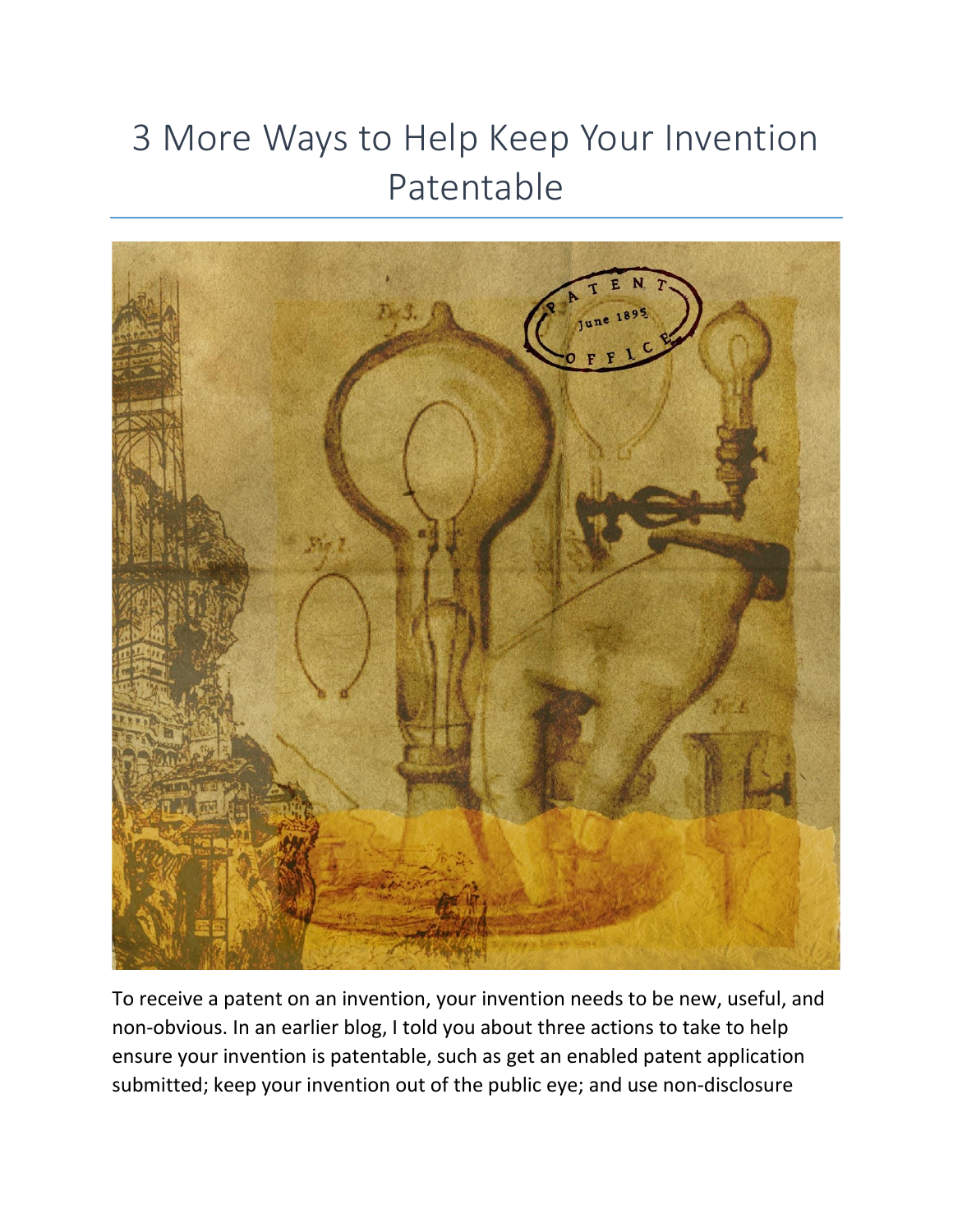agreements (NDAs) when possible. Today, I'll tell you three more things you can do to increase your chances of getting a patent for your invention.

- **Work diligently to perfect your invention and submit your application** to the United States Patent and Trademark Office (USPTO) as quickly as is reasonably possible. The USPTO grants patents on inventions to the first inventor to file an enabled application, not necessarily the first inventor to come up with the idea. Should somebody else independently develop the idea for your invention after you've done so, they could still get an application into the system before you and would be considered the inventor by the USPTO. They also could place their invention available for sale or publicly start using it before you get an application submitted, which would render your invention unpatentable because it would no longer be considered "novel" by the USPTO.
- **Include as many operational variants as you can enable** in your patent application. When your invention becomes public knowledge, either as a published application or a published invention, others can make variants to your invention which could become patentable in their own right. By having versions of the invention in your application which anticipate any improvements, you can patent the improvements yourself.
- **Consider submitting a provisional patent application** to the USPTO. Provisional applications don't get examined by the USPTO and they simply go away after one year if a non-provisional patent application doesn't claim priority to them within that timeframe.
	- o They oftentimes are less formal than a non-provisional patent application.
	- o They don't have to include claims and might not provide as thorough of a background about your invention as would be found in a nonprovisional patent application, so they should be cheaper and quicker to produce than a non-provisional patent application.
	- o Provided a provisional application has your invention enabled (translation: the application lets those skilled in the art make and use your invention without undue experimentation), you get a full year to get a non-provisional patent application submitted to the USPTO